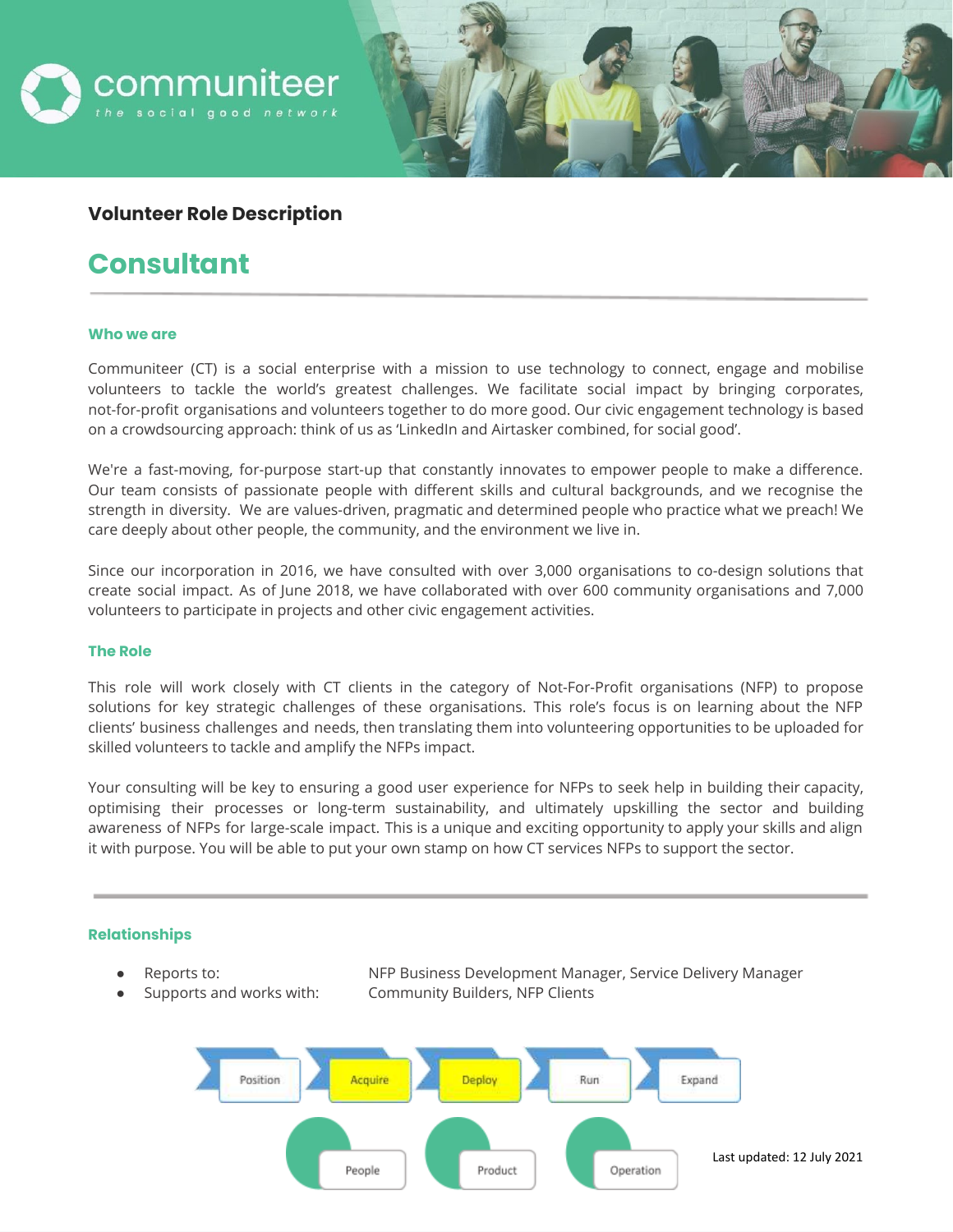### **Responsibilities**

- Conduct pre-consultation qualitative research of the NFP organization to learn about their business challenges, current market position, and technologies to identify business needs;
- Interview the NFP point of contact (Volunteer Manager, Corporate Partnership Manager, CEO) to define strategic challenges and hypothesize problem solutions;
- Consolidate findings to shortlist potential projects and roles for NFP to partner with corporate volunteers on the Communiteer platform;
- Work closely with Communiteer project teams to develop and present the project plan to the NFP to implement the recommended changes;
- Assist the NFPs' onboarding to the Communiteer platform;

÷

- Develop an approach for Communiteer to manage and sustain relationship with the NFPs;
- Onboard and train newly recruited volunteer Consultants (train the trainer program).

## **Approach**

- Problem solving & decision-making skills to probe clients for required information, identify strategic gaps and have useful recommendations
- Use of a structured approach to evaluate the problem, generate ideas, and select best options for implementation;
- Data analysis and contextualisation of issues with respect to NFP's business strategy, operations, and external environment;
- Make recommendations based on risk analysis and priorities of the NFPs;
- Demonstrate clear understanding of implications for different courses of action;
- Client relationship & project management skills:
- Manage constructive communications with NFPs as a trusted advisor;
- End-to-end management of the NFP to ensure seamless project execution;
- Understand basic project management tools to ensure timely execution;
- Able to call out risks in project execution;
- Self-motivation and self-discipline to work directly with Communiteer clients (NFPs), and complete work in a timely manner with minimal oversight;
- Empathy, verbal communication, and interpersonal skills as Communiteer prides itself in maintaining effective 'human connections' that sustains ongoing business relationships;
- Inclusive team-player to effectively collaborate with team members from diverse backgrounds to create a positive impact towards the outcome desired by the team and stakeholders.

## **Selection criteria**

- Values alignment with Communiteer (Agency, Equality, Humanity, Integrity, Solidarity);
- Passionate about facilitating social impact through assisting NFPs;
- Preferably MBA (or equivalent either completed or currently pursuing), or majors in economics, finance, management, accounting, marketing (either completed or currently pursuing);
- Equivalent work experience to prove required skills;
- Intermediate computer skills (Google/Microsoft Office suite, shared cloud platforms, and video conferencing software).